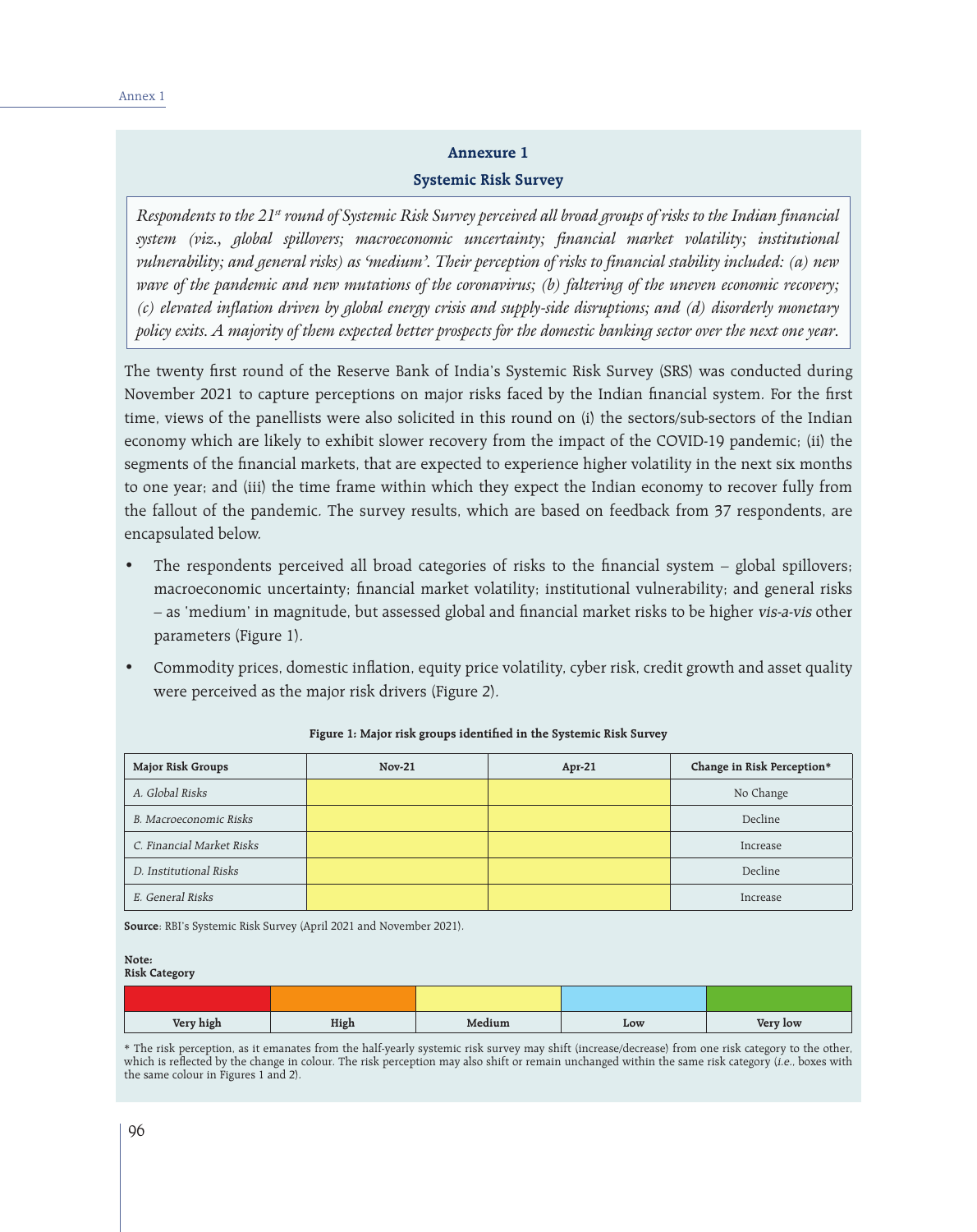|                              | Risks                                                        | $Nov-21$ | Apr-21 | Change in Risk<br>Perception* |
|------------------------------|--------------------------------------------------------------|----------|--------|-------------------------------|
| A. Global<br>Risks           | Global growth                                                |          |        | Increase                      |
|                              | Sovereign risk / contagion                                   |          |        | Decline                       |
|                              | Funding risk (External borrowings)                           |          |        | Decline                       |
|                              | Commodity price risk                                         |          |        | Increase                      |
| B. Macro-economic Risks      | Domestic growth                                              |          |        | Decline                       |
|                              | Domestic inflation                                           |          |        | Increase                      |
|                              | Current account deficit                                      |          |        | Increase                      |
|                              | Capital inflows/outflows (Reversal of FIIs, Slowdown in FDI) |          |        | Decline                       |
|                              | Sovereign rating downgrade                                   |          |        | Decline                       |
|                              | Fiscal deficit                                               |          |        | Decline                       |
|                              | Corporate sector risk                                        |          |        | Decline                       |
|                              | Pace of infrastructure development                           |          |        | Decline                       |
|                              | Real estate prices                                           |          |        | Decline                       |
|                              | Household savings                                            |          |        | Decline                       |
|                              | Political uncertainty/ governance /policy implementation     |          |        | Decline                       |
| C. Financial<br>Market Risks | Foreign exchange rate risk                                   |          |        | No Change                     |
|                              | Equity price volatility                                      |          |        | Increase                      |
|                              | Interest rate risk                                           |          |        | Increase                      |
|                              | Liquidity risk                                               |          |        | Increase                      |
|                              | Regulatory risk                                              |          |        | Decline                       |
|                              | Asset quality deterioration                                  |          |        | Decline                       |
| D. Institutional Risks       | Additional capital requirements of banks                     |          |        | Decline                       |
|                              | Access to funding by banks                                   |          |        | Decline                       |
|                              | Level of credit growth                                       |          |        | Decline                       |
|                              | Cyber risk                                                   |          |        | Increase                      |
|                              | Operational risk                                             |          |        | No Change                     |
|                              | Terrorism                                                    |          |        | Increase                      |
| General<br>Risks             | Climate related risks                                        |          |        | Increase                      |
| Ŀ,                           | Social unrest (Increasing inequality)                        |          |        | Decline                       |

| Figure 2: Granular Risks identified in the Systemic Risk Survey |  |  |  |
|-----------------------------------------------------------------|--|--|--|
|-----------------------------------------------------------------|--|--|--|

#### **Note:**  $RickC$

| <b>NISK CALCOLY</b> |      |        |     |          |
|---------------------|------|--------|-----|----------|
|                     |      |        |     |          |
|                     |      |        |     |          |
|                     |      |        |     |          |
| Very high           | High | Medium | Low | Very low |

\* see footnote in Figure 1.

- • Risk perception on global growth, the current account deficit, interest rates, liquidity, terrorism and climate change increased, but remained in the medium risk category.
- • Risks posed to domestic growth, capital requirements of banks, the fiscal deficit, and corporate sector vulnerabilities were perceived to have declined.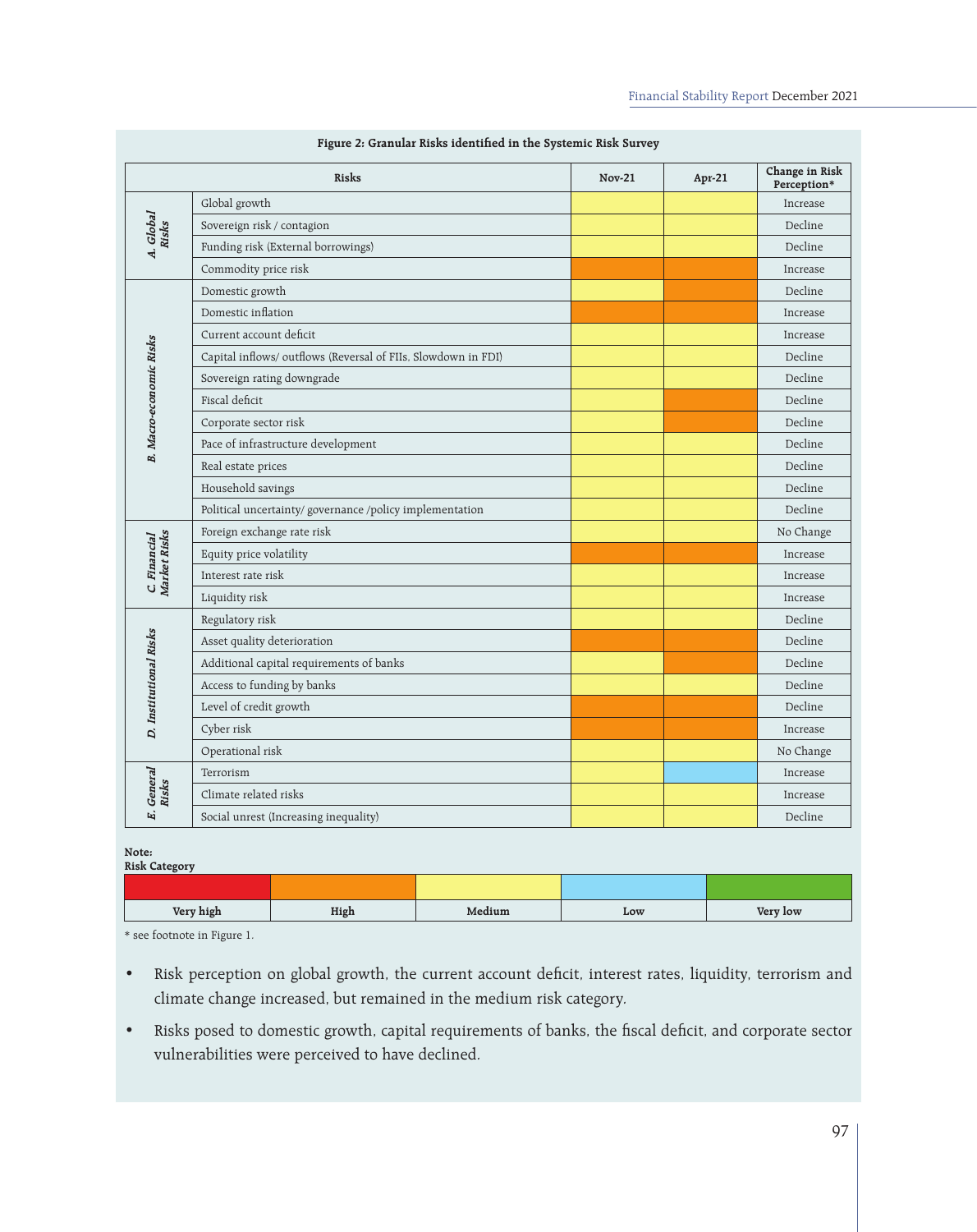- • Over half of the respondents expected better prospects for the Indian banking sector over the next one year (Chart 1).
- • Most respondents assigned medium probability to the occurrence of a high impact event in the global and domestic financial systems up to one to three years ahead (Chart 2), with the share of panellists assigning a low probability to such an event in the domestic financial system rising (Charts 2c, 2d, 2e and 2f).



**Chart 2: Perception on occurrence of high impact events and confidence in the financial systems**



share of respondents (per cent)



98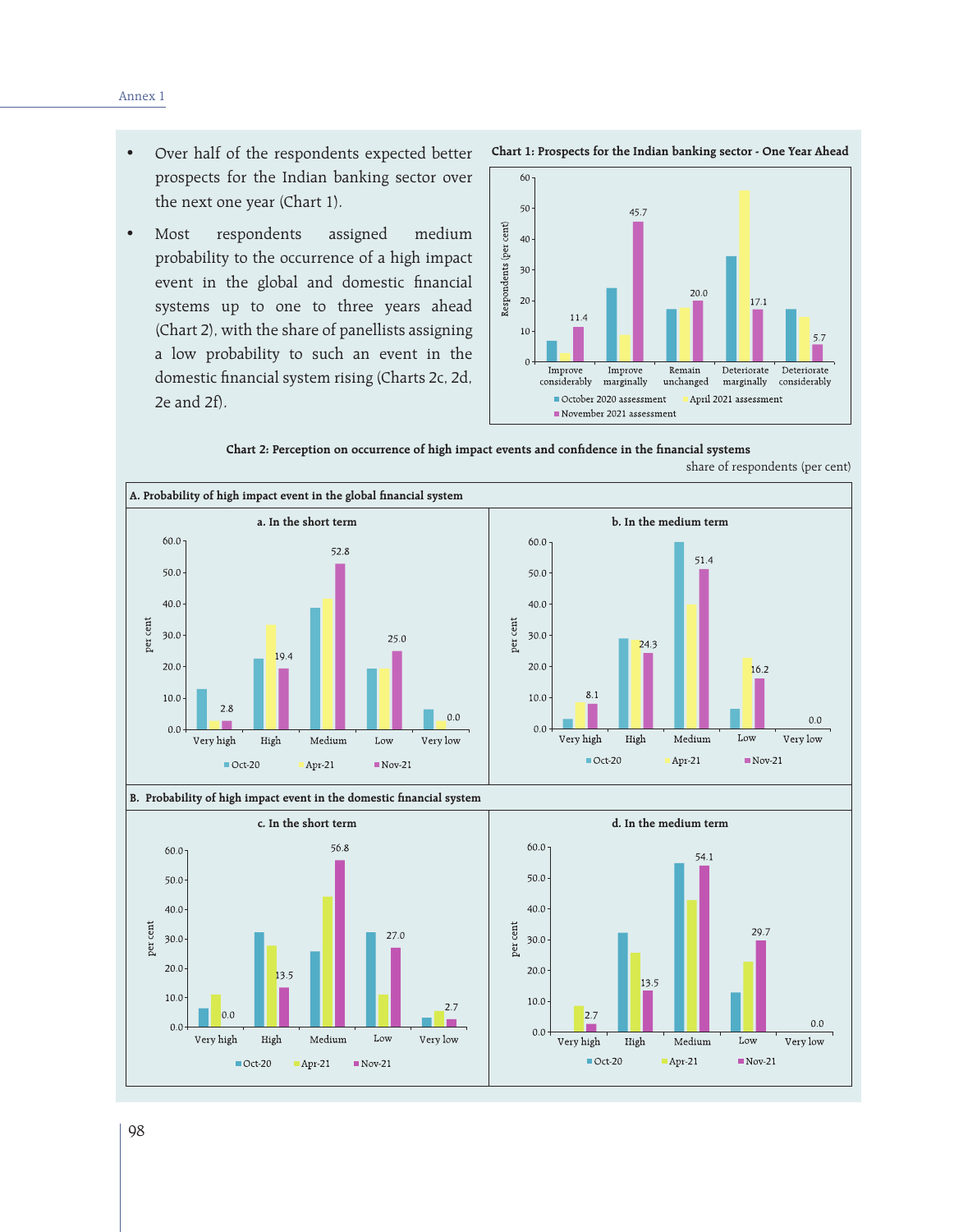

- • Over 80 per cent of the respondents expected a pick-up in credit demand over the next three months, with 43 per cent of them also expecting the quality of banks' assets to improve on account of better macroeconomic prospects, improving financial health of borrowers, setting up of the NARCL and ongoing restructuring of assets (Charts 3 a and 3 b).
- Majority of the respondents expected the Indian economy to recover completely from the fallout of the COVID-19 pandemic in a span of 1-2 years (Chart 4), but contact intensive sectors (tourism and hospitality; aviation; automobiles; MSMEs; retail trade; real estate; and entertainment) could lag over the year ahead.